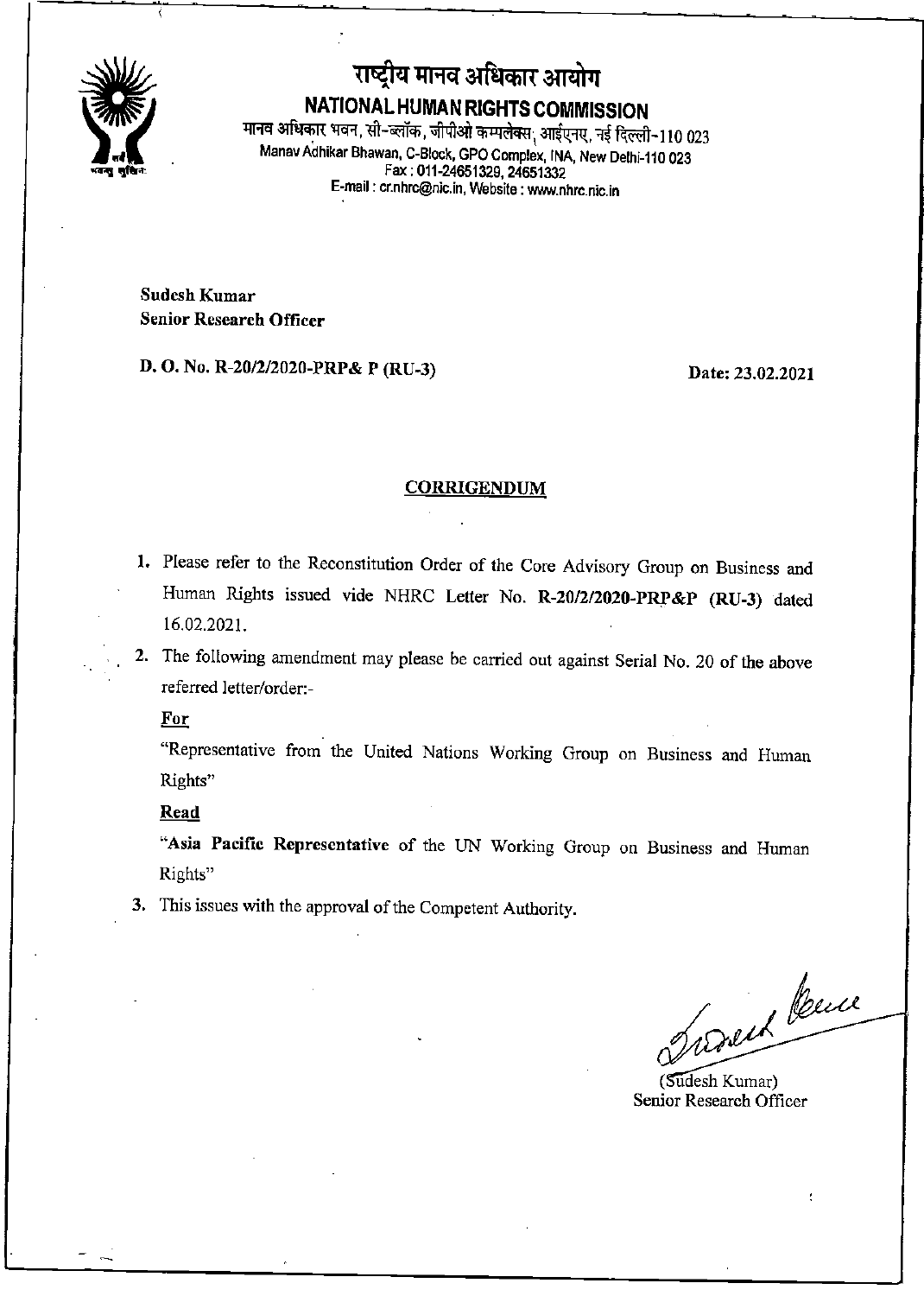# File No. R-20/2/2020-PRP&P (RU-3) National Human Rights Commission (PRP& PDivision)

GPO Complex, Manav Adhikar Bhawan, CBlock, INA, New Delhi Dated: 16.02.2021

### ORDER

- Subject: Re-constitution of the Core Advisory Group on Business and Human Rights<br>I. The Commission has decided to re-constitute the Core Advisory Group on Business and Human Rights (BHR), comprising of the following members:-
	- 1. Shri Shankar Venkateswaran<br>
	Operating Partner & Head, ESG Engagement, ECube Investment Advisors Pvt. Ltd., Mumbai
	- 2. Dr. Viraf M Mehta<br>Adjunct Faculty, Indian Institute of Corporate Affairs (IICA), Gurugram, Haryana
	- 3. Dr. Vasanthi Srinivasan<br>Professor (OB & HRM), Indian Institute of Management, Bangalore
	- 4. Dr. Vidya Tikoo<br>Senior Vice President (Sustainability Framework), Aditya Birla Management Corporation Pvt. Ltd., Mumbai
	- 5. Shri Tom Thomas, CEO, Praxis Institute for Participatory Practices, Chemiai
	- 6. Shri Pradecp Narayanan, Director, Partners in Change, New Delhi
	- 7. Shri Namit Agarwal<br>Asia Policy Lead at World Benchmarking Alliance, New Delhi
	- 8. Dr. Garima Dadhich<br>Associate Professor & Head, National Foundation of CSR, IICA, Gurugram

## Ex-officio Members:

- 9. Representative of Ministry of Corporate Affairs (MCA), Government of India (Gol)
- 10. Representative of Department of Public Enterprises (DPE), Ministry of Heavy Industries
	- & PublicEnterprises, Gol
- 11. Representative of Ministry of Micro, Small & Medium Enterprises, Gol
- 12. Representative of Securities & Exchange Board of India (SEBI)
- 13. Representative of Federation of Indian Chambers of Commerce & Industry (FICCI)

R. K, KHANDELWAL. IAS Joint Secretary (A&R) National Human Rights Commission Manav Adhikar Bhawan Block-C, GPO Complex, INA New Delhi-110023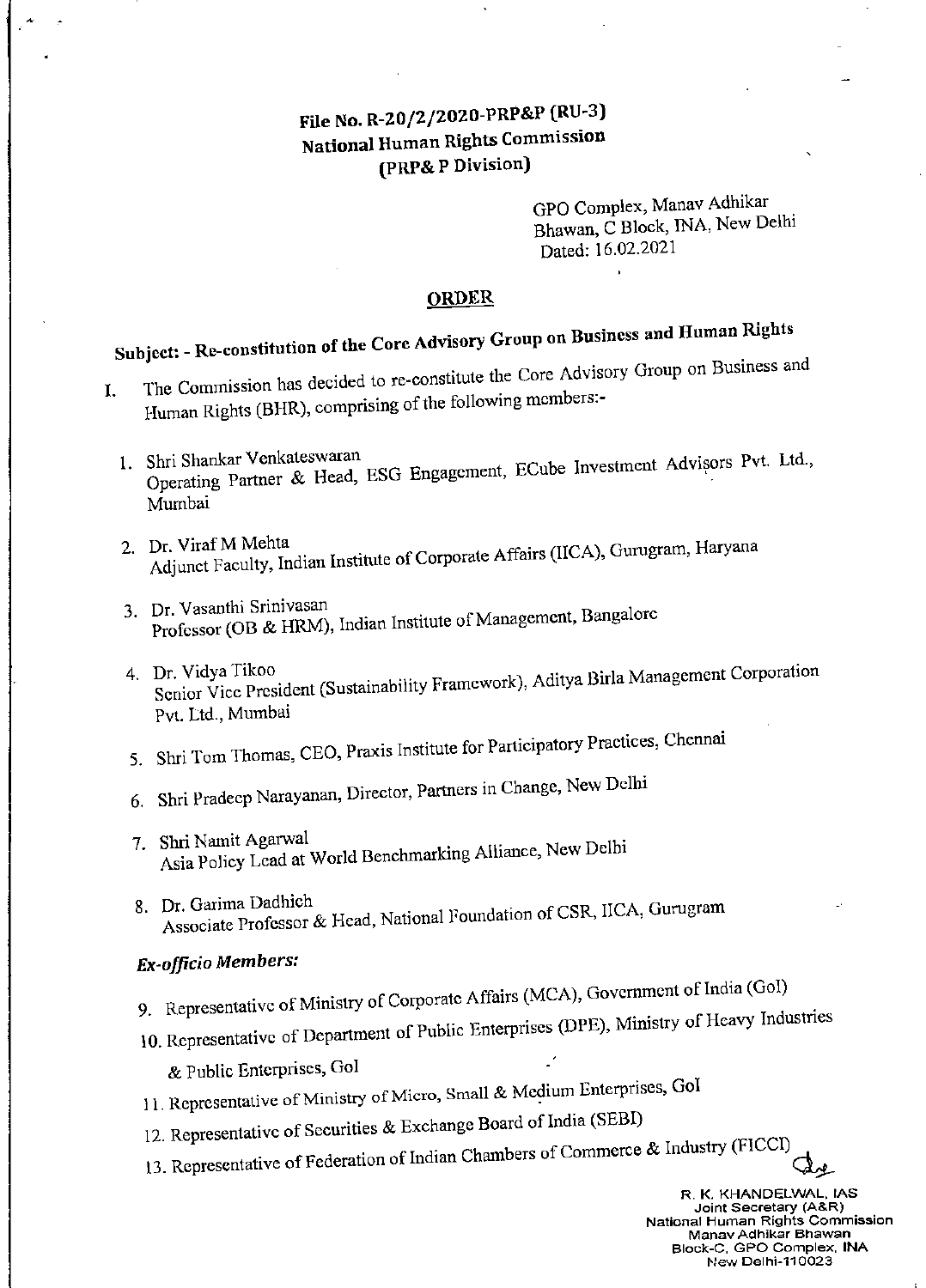- 14. Representative of Confederation of Indian Industry (CII)
- 15. Representative of The Associated Chambers of Commerce of India (ASSOCHAM)
- 16. Representative of Progress, Harmony and Development Chamber of Commerce and Industry (PHD-CCI)
- 17. Representative of Quality Council of India (QCI)

# Representation from International Organisations

- 18. Representative from the Office of United Nations Development Programme (UNDP), New Delhi
- 19. Representative from the Office of International Labour Organisation (ILO), New Delhi
- 20. Representative from the United Nations Working Group on Business and Human Rights

#### **Special Invitees:** II.

The Core Advisory Group on Business and Human Rights will also include Special Invitees (up to four) with the approval of the Hon'ble Chairperson or the Concerned Member, National Human Rights Commission, depending upon the specific subject proposed to be discussed in the meeting.

#### Terms of Reference (ToR): III.

The terms of reference of the Core Advisory Group on Business and Human Rights are stated below.

- To identify ways and means to promote dissemination and implementation of the UN Guiding Principles on Business & Human Rights, 2011: Implementing the "Protect,  $\mathbf{i}$ . Respect and Remedy Framework", endorsed by the UN Human Rights Council.
- To review the existing legislations and regulations relevant to business, environment and human rights and to assist the Commission on recommending to the concerned ii. Ministries on the effective implementation and/or need for revision of laws and regulations relevant to the issue.
- To identify barriers in effective implementation of "access to remedy framework", and advise the Commission on strengthening it with respect to human rights violations iii. across businesses in conformity with the latest national & international developments in the domain of BHR.
- To examine the best practices available in India and abroad dealing with the business iv. and human rights and to make suggestions thercon.
- To undertake national mapping of business, environment and human rights issues and to advise the Commission on recommending to Ministry of Corporate Affairs to V.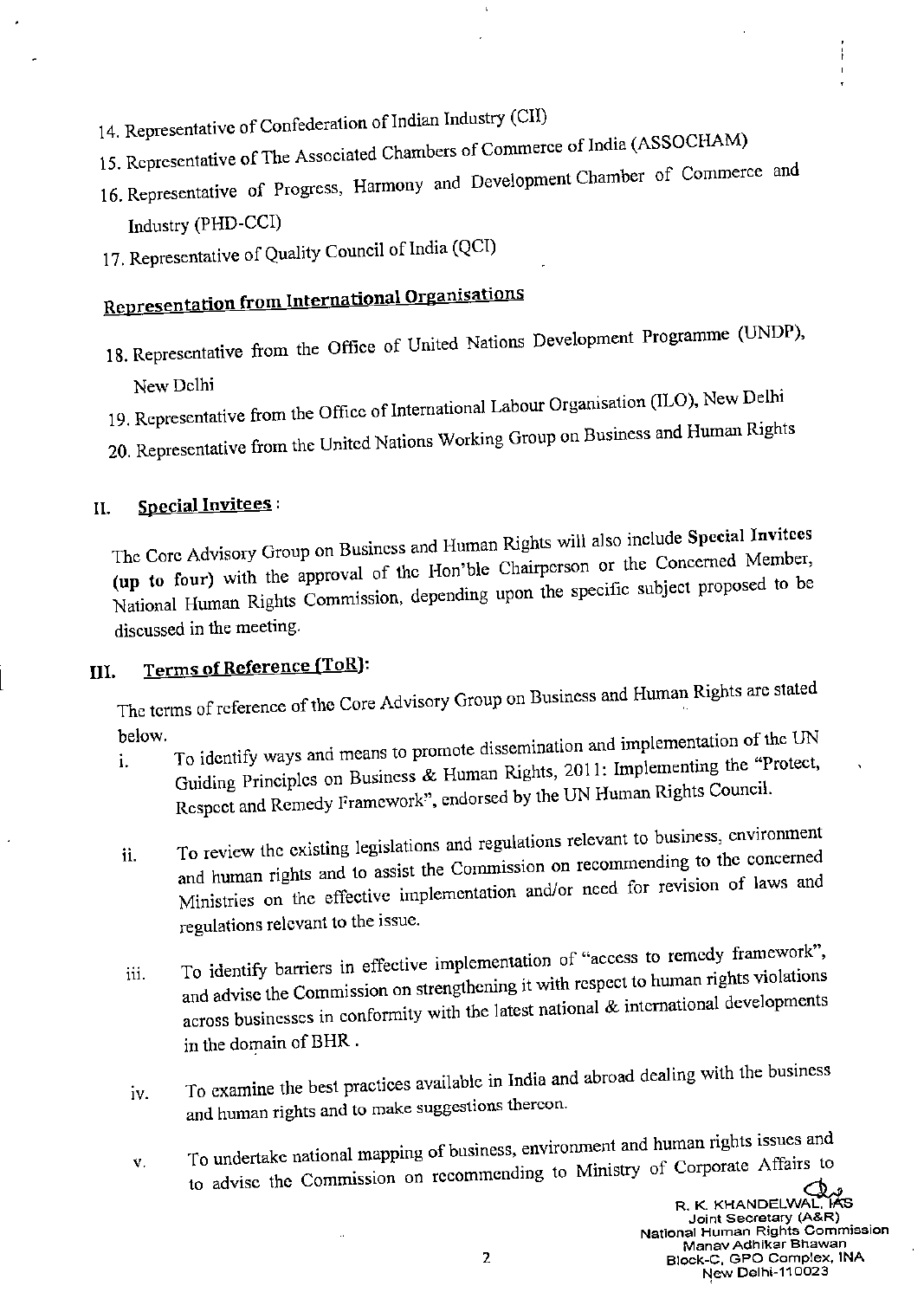address various identified risks in the National Action Plan on BHR (under

- preparation by the MCA).<br>To provide its inputs/remarks on the research studies entrusted by the Commission or To provide its inputs/remarks on the research states contribution<br>on any specific task(s) related to subject of BHR undertaken by the Commission. VI.
- The Core Group will meet periodically at regular intervals or as and when decmed The Core Group will meet periodically at regular three periodic in virtual mode.<br>necessary by the Commission. The meeting may be physical or in virtual mode. IV.
	- The participating Members of the Core Group (other than Government officials/representatives) shall be entitled for an honorarium of Rs. 2000/- and local transportation/conveyance of Rs. 1000/-. The M officials/representatives) shall be entitled for an nonoration of xist asset that<br>transportation/conveyance of Rs. 1000/-. The Members based outside Delhi shall al<br>be entitled for reimbursement of economy class air fare (b V.
- This issues with the approval of the Competent Authority. VI.

 $271212$ (R. K. Khandelwal)

Joint Secretary (A&R)

To,

- 1. Shri Shankar Venkateswaran, Operating Partner & Head of ESG Engagement, ECube<br>Investment Advisors Pvt. Ltd., 11A Mittal Chambers Nariman point Investment Advisors Pvt. Ltd.,  $11A$  Mitta Mumbai 400 021, E-mail: < mail2shankarvee@gmail.com
- 2. Dr. Viraf Mchta, Adjunct Faculty, Indian Institute of Corporate Affairs, Sector 5, IMT Manesar, Gurugram, Haryana- 122 052, E-mail: < viraf.m.mehta@gmail.com>
- 3. Professor Vasanthi Srinivasan, Organizational Behaviour (OB) & Human Resources Management(HRM), Indian Institute of Management, Bangalore, Bannerghatta Road, Bengaluru, Karnataka- 560 076, E-mail: <vasanthi.srinivasan@iimb.ac.in>
- 4. Dr. Vidya Tikoo, Senior Vicc President, Aditya Birla Management Corporation Pvt. Ltd., Mumbai, E-mail; <vidya.tikoo@adityabirla.com>
- 5. Shri Tom Thomas, Chief Executive Officer, Praxis Institute for Participatory Practi^ Chennai, E-mail: <tomt@praxisindia.org>

R. K- KHANDELWAL, IAS Joint Secretary (A&R) National Human Rights Commission Manav Adhikar Bhawan B!ock-C, GPO Complex, INA New Delhi-110023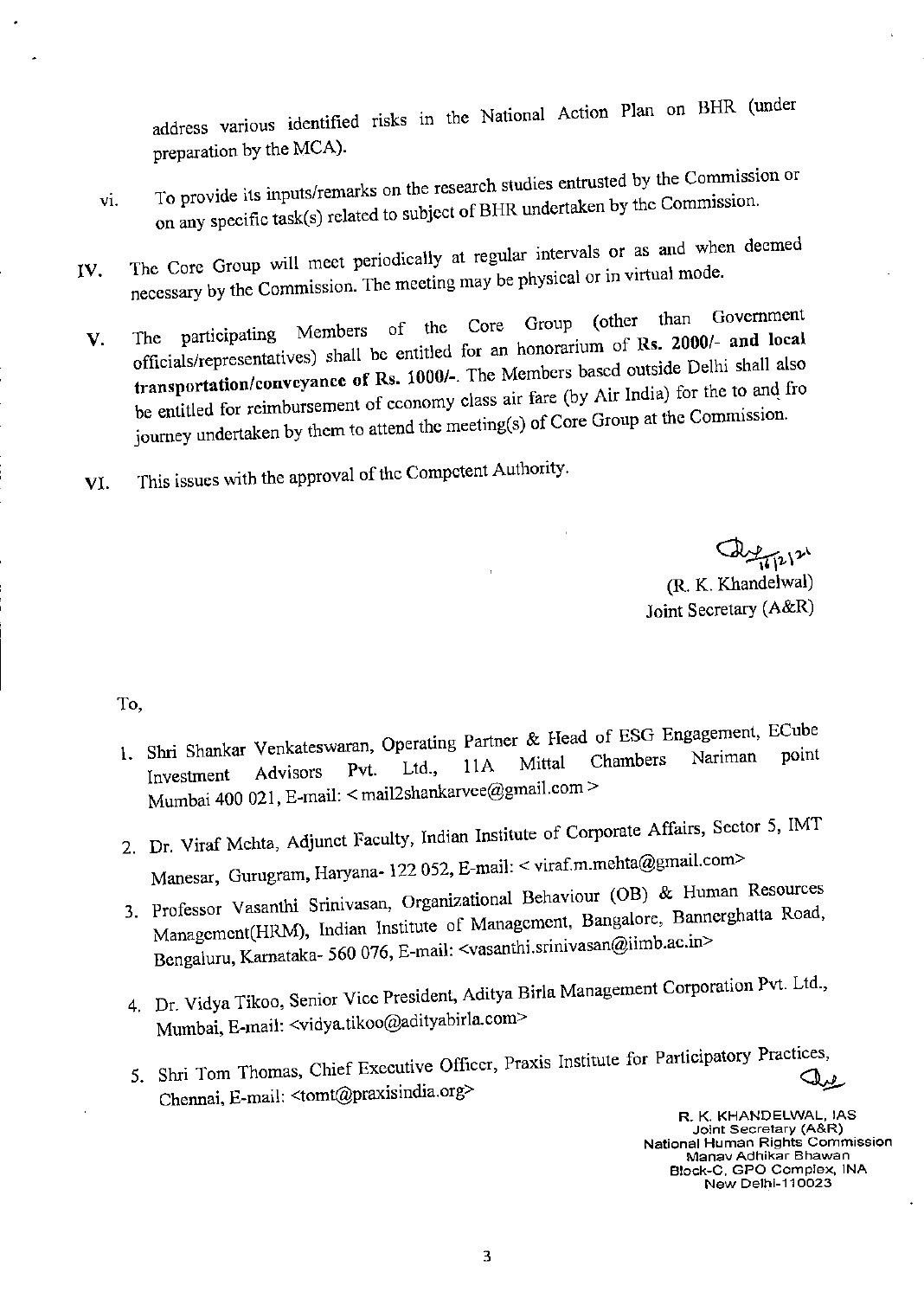- 6 Shri Pradcep Narayanan, Director, Partners in Change, BB-5, Second Floor. Greater Kailash Enclave II, Delhi- 110 048, E-mail: <pradeep@picindia.og>
- 7. Shri Namit Agarwal, Asia Policy Lead, World Benchmarking Alliance, B1/101, Purwanchal Silver Society, Tower 10, Sector 93A, Noida- 201 304, E-mail: <<br>namit.agarwal1984@gmail.com>
- 8. Dr Garima Dadhich, Associate Professor & Head, National Foundation for Corporate Social Responsibility, Indian Institute of Corporate Affairs (IICA), Sector 5, IMT Manesar, Gurugram, Haryana- 122 052, E-mail: < dadhichgarima@gmail.com>
- 9. Ministry of Corporate Affairs (MCA), "A" Wing, Shastri Bhawan, Rajendra Prasad Road, New Delhi-110 001
- 10. Department of Public Enterprises (DPE), Ministry of Heavy Industries & Public Enterprises, Lodi Estate, CGO Complex, Lodi Colony, New Delhi-110 003
- 11. Ministry of Micro, Small & Medium Enterprises, Udyog Bhwan, Rafi Marg, New Delhi-110011
- 12. Securities & Exchange Board of India (SEBI), Plot No.C4-A, 'G' Block, Bandra-Kurla Complex, Bandra (East), Mumbai - 400 051
- 13. Federation of Indian Chambers of Commerce & Industry (FICCI), Federation House Tansen Marg, New Delhi 110 001
- 14, Confederation of Indian Industry (CII), The Mantosh Sondhi Centre. 23, Institutional Area, Lodi Road, New Delhi - 110 003
- 15. The Associated Chambers of Commerce of India (ASSOCHAM), YMCA Cultural Centre
- and Library Building 4th Floor, Jai Singh Marg, Delhi 110 001<br>16. Progress, Harmony and Development Chamber of Commerce and Industry (PHD-CCI), Progress, Harmony and Development Chamber of Commercy and Arca, Block A, Nipccd Campus, PHD House, 4/2, August Kranti Marg, Siri Institutional Arca, Block A, Nipccd Campus, Hauz Khas, Delhi 110 016
- 17. Quality Council of India (QCI), Institution of Engineers Building,  $H<sup>nd</sup>$  Floor, 2 Bahadur Shah Zafar Marg, New Delhi - 110 002
- 18. UNDP India, 55, Joseph Stein Lane, Lodhi Gardens, Lodhi Estate, New Delhi, Delhi 110 003
- 19. International Labour Organisation (ILO), India Habitat Centre, Core 4B, 3rd Floor, Lodhi<br>- المحمد Road, New Delhi, Delhi 110 003

R. K. KHANDELWAL, IAS Joint Secretary (A&R) National Human Rights Commission Manav Adhlkar Bhawan Block-C, GPO Complex. INA New Delhi-110023